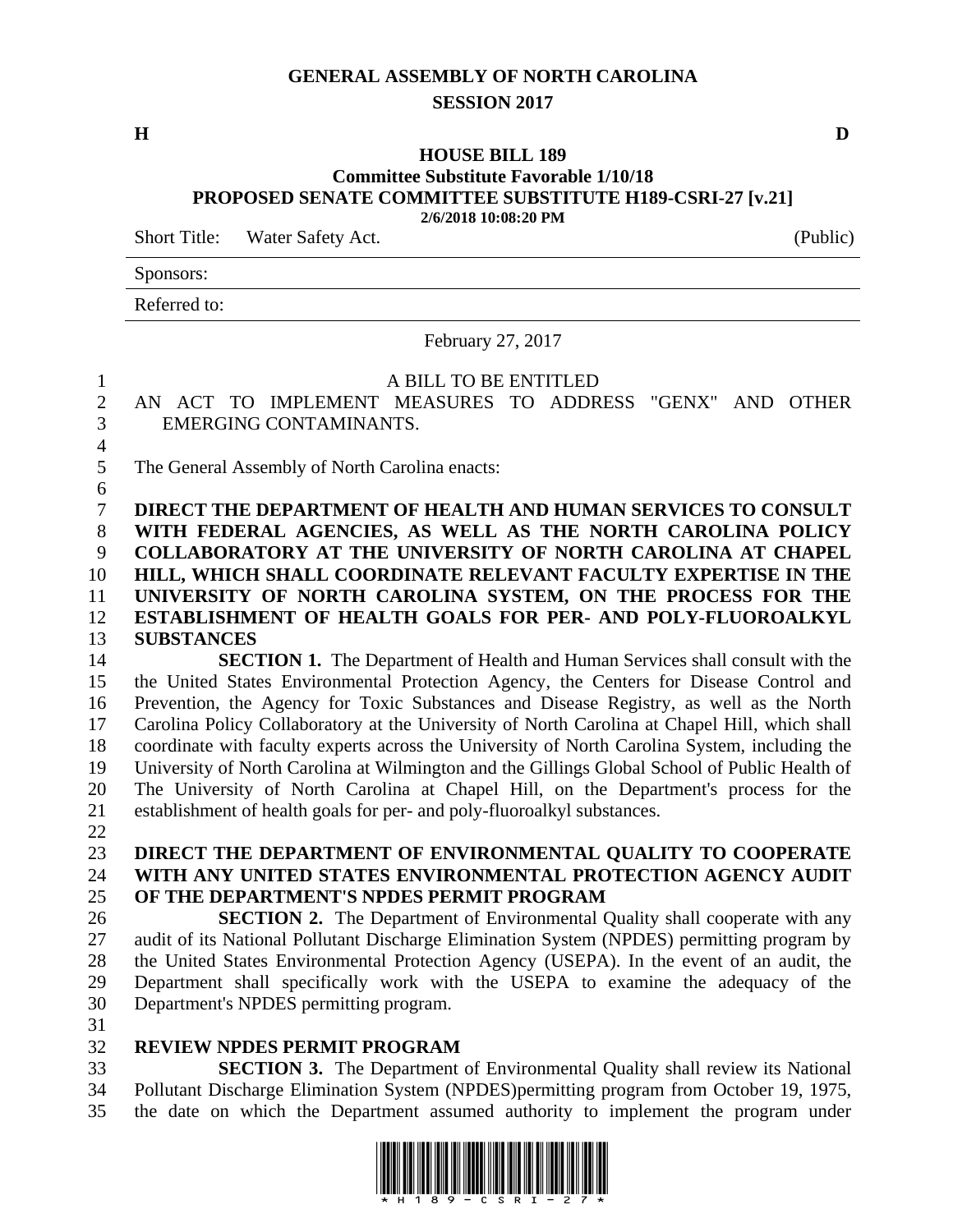| <b>General Assembly Of North Carolina</b>                  | <b>Session 2017</b>                                                                                                                                                        |
|------------------------------------------------------------|----------------------------------------------------------------------------------------------------------------------------------------------------------------------------|
|                                                            | delegation from the United States Environmental Protection Agency pursuant to Section 402                                                                                  |
|                                                            | (b) of the federal Clean Water Act and 40 CFR Part 123, to the effective date of this act. In                                                                              |
| conducting its review, the Department shall examine:       |                                                                                                                                                                            |
| (1)                                                        | Requirements for persons applying for individual NPDES permits to fully                                                                                                    |
|                                                            | disclose in applications for new permits, permit renewals, or permit                                                                                                       |
|                                                            | modifications, all pollutants, including emerging contaminants for which an                                                                                                |
|                                                            | applicable discharge standard has not been established under State or federal                                                                                              |
| law, included in their discharge.                          |                                                                                                                                                                            |
| (2)                                                        | Existing processes for developing standards or limitations for emerging                                                                                                    |
|                                                            | contaminants for which an applicable discharge standard has not previously                                                                                                 |
|                                                            | been established under State or federal law, included in a permittee's                                                                                                     |
| discharge.                                                 |                                                                                                                                                                            |
| (3)                                                        | Internal permit review processes to ensure thorough and timely review of                                                                                                   |
| permit applications.                                       |                                                                                                                                                                            |
| (4)                                                        | The time required to process all NPDES permit applications that are                                                                                                        |
|                                                            | received by the Department. The examination of processing time shall                                                                                                       |
|                                                            | include (i) of total processing time from when an initial permit application is                                                                                            |
|                                                            | received to issuance or denial of the permit and (ii) the processing time from                                                                                             |
| permit.                                                    | when a complete permit application is received to issuance or denial of the                                                                                                |
|                                                            | The Department shall submit a final report with findings, including any steps the                                                                                          |
|                                                            | Department plans to take to improve the Department's implementation of the program, to the                                                                                 |
|                                                            | House Select Committee on North Carolina River Quality, the Senate Select Committee on                                                                                     |
|                                                            | North Carolina River Water Quality, and the Environmental Review Commission no later than                                                                                  |
|                                                            | June 1, 2018. In accordance with Section 2 of this act, the Department shall include any                                                                                   |
|                                                            | information related to an audit of its NPDES permitting program by the USEPA in the report.                                                                                |
|                                                            |                                                                                                                                                                            |
|                                                            | DIRECT THE DEPARTMENT OF ENVIRONMENTAL QUALITY TO COORDINATE                                                                                                               |
| AND SHARE WATER QUALITY DATA WITH STATES IN THE REGION     |                                                                                                                                                                            |
|                                                            | <b>SECTION 4.</b> Article 21 of Chapter 143 of the General Statutes is amended by                                                                                          |
| adding a new section to read:                              |                                                                                                                                                                            |
| "§ 143-215.1D. Coordination with neighboring states.       |                                                                                                                                                                            |
|                                                            | The Department of Environmental Quality shall coordinate with the Georgia Department of                                                                                    |
|                                                            | Natural Resources, the South Carolina Department of Health and Environmental Control, the                                                                                  |
|                                                            | Tennessee Department of Environment and Conservation, the Virginia Department of<br>Environmental Quality, and the West Virginia Department of Environmental Protection to |
|                                                            | improve processes for sharing information about contaminants identified in surface water or                                                                                |
|                                                            | groundwater shared by or passing or flowing across the border of those states and this State. As                                                                           |
|                                                            | needed, the Department shall share with those agencies water quality data for, and information                                                                             |
|                                                            | about any contaminant identified in, surface water or groundwater shared by or passing or                                                                                  |
| flowing across the border of those states and this State." |                                                                                                                                                                            |
|                                                            |                                                                                                                                                                            |
|                                                            | GENX FUNDING/USE OF MASS SPECTROMETERS AVAILABLE IN THE                                                                                                                    |
| UNIVERSITY OF NORTH CAROLINA SYSTEM                        |                                                                                                                                                                            |
|                                                            | <b>SECTION 5.</b> The General Assembly finds that relevant faculty expertise,                                                                                              |
|                                                            | technology, and instrumentation, including mass spectrometers, existing throughout the                                                                                     |
|                                                            | University of North Carolina System should be made available for the analysis of water quality                                                                             |
|                                                            | sampling with respect to the discharge of the poly-fluoroalkyl chemical known as "GenX"                                                                                    |
|                                                            | (CAS registry number 62037-80-3 or 13252-13-6), and other emerging contaminants, and that                                                                                  |
|                                                            | repurposing existing funds to facilitate these activities is an efficient utilization of State funds                                                                       |
|                                                            | and resources. In addition, the General Assembly finds that relevant faculty expertise,                                                                                    |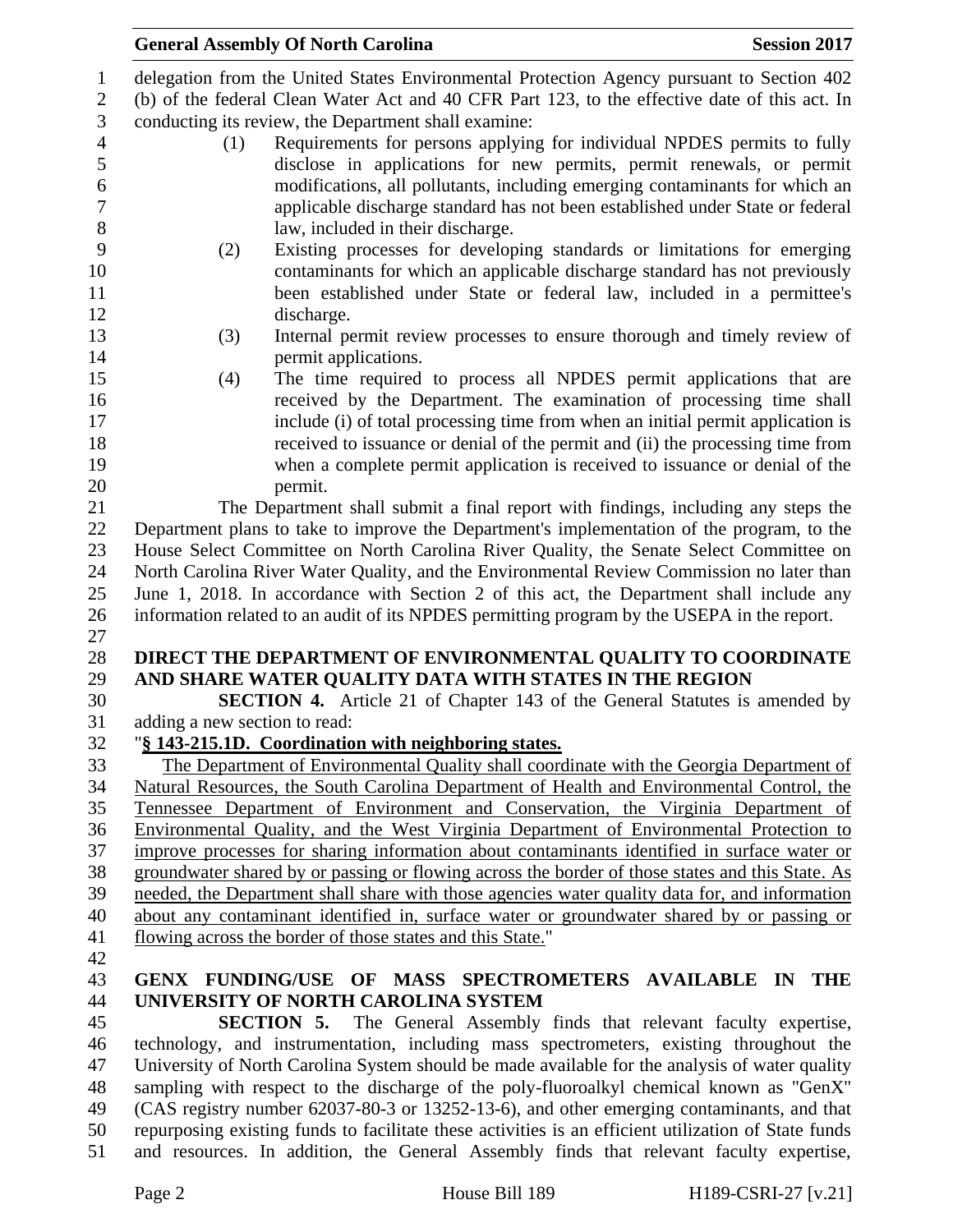technology, and instrumentation, including mass spectrometers, existing throughout the University of North Carolina System should be made available for related research on improved water quality sampling and analysis techniques, data interpretation, and potential mitigation measures that may be necessary, with respect to the discharge of the poly-fluoroalkyl chemical known as "GenX" (CAS registry number 62037-80-3 or 13252-13-6), and other emerging contaminants, and that repurposing existing funds to facilitate these activities is an efficient utilization of State funds and resources.

 **SECTION 6.(a)** In the event that the United States Environmental Protection Agency no longer provides access to its analytical instrumentation at no cost to the State for water quality sampling analysis related to the poly-fluoroalkyl chemical known as "GenX" (CAS registry number 62037-80-3 or 13252-13-6), and other emerging contaminants, or if the Department of Environmental Quality determines that such analysis is not being performed in a sufficiently timely manner, the North Carolina Policy Collaboratory at the University of North Carolina at Chapel Hill shall coordinate such analysis in the most cost-effective manner using relevant faculty expertise, technology, and instrumentation, including mass spectrometers, existing throughout the University of North Carolina System. The Collaboratory, in consultation with the Department and relevant experts across the University of North Carolina System, including the University of North Carolina at Wilmington and the Environmental Sciences and Engineering Department within the Gillings Global School of Public Health of The University of North Carolina at Chapel Hill, shall establish a protocol for delivery of such samples taken by the Department to the entity designated to perform analysis of the samples, chain of custody protocols, and other matters to ensure proper handling and processing of the samples.

 **SECTION 6.(b)** The North Carolina Policy Collaboratory at the University of North Carolina at Chapel Hill shall identify faculty expertise within the University of North Carolina System, and use technology, and instrumentation, including mass spectrometers, existing throughout the University of North Carolina System, to conduct the following research: (1) develop quantitative models to predict which private wells are most at risk of contamination from the discharge of the poly-fluoroalkyl chemical known as "GenX" (CAS registry number 62037-80-3 or 13252-13-6), and other emerging contaminants; and (2) test the performance of household water filters in removing such compounds. In addition, the Collaboratory may, using relevant faculty expertise, technology, and instrumentation existing throughout the University of North Carolina System, evaluate other research opportunities and conduct such research for improved water quality sampling and analyses techniques, data interpretation, and potential mitigation measures that may be necessary, with respect to the discharge of the poly-fluoroalkyl chemical known as "GenX" (CAS registry number 62037-80-3 or 13252-13-6), and other emerging contaminants.

 **SECTION 6.(c)** Notwithstanding Section 27.5 of S.L. 2016-94, as amended by Section 10.4 of S.L. 2017-57, the North Carolina Policy Collaboratory is authorized to use for the purposes set forth in this act no more than one million dollars (\$1,000,000) for the 2017-2018 fiscal year and no more than one million dollars (\$1,000,000) for the 2018-2019 fiscal year of the funds appropriated for the 2016-2017 fiscal year to the Office of State Budget and Management, Special Appropriations, and allocated to the Board of Trustees of The University of North Carolina at Chapel Hill for use as matching funds by the Collaboratory. Funds reallocated by this section shall not revert but shall continue to be available as provided in this act.

 **SECTION 6.(d)** Notwithstanding Section 27.5 of S.L. 2016-94, as amended by Section 10.4 of S.L. 2017-57, no match is required for funds reallocated by this Section.

# **FUNDS TO THE DEPARTMENT OF ENVIRONMENTAL QUALITY**